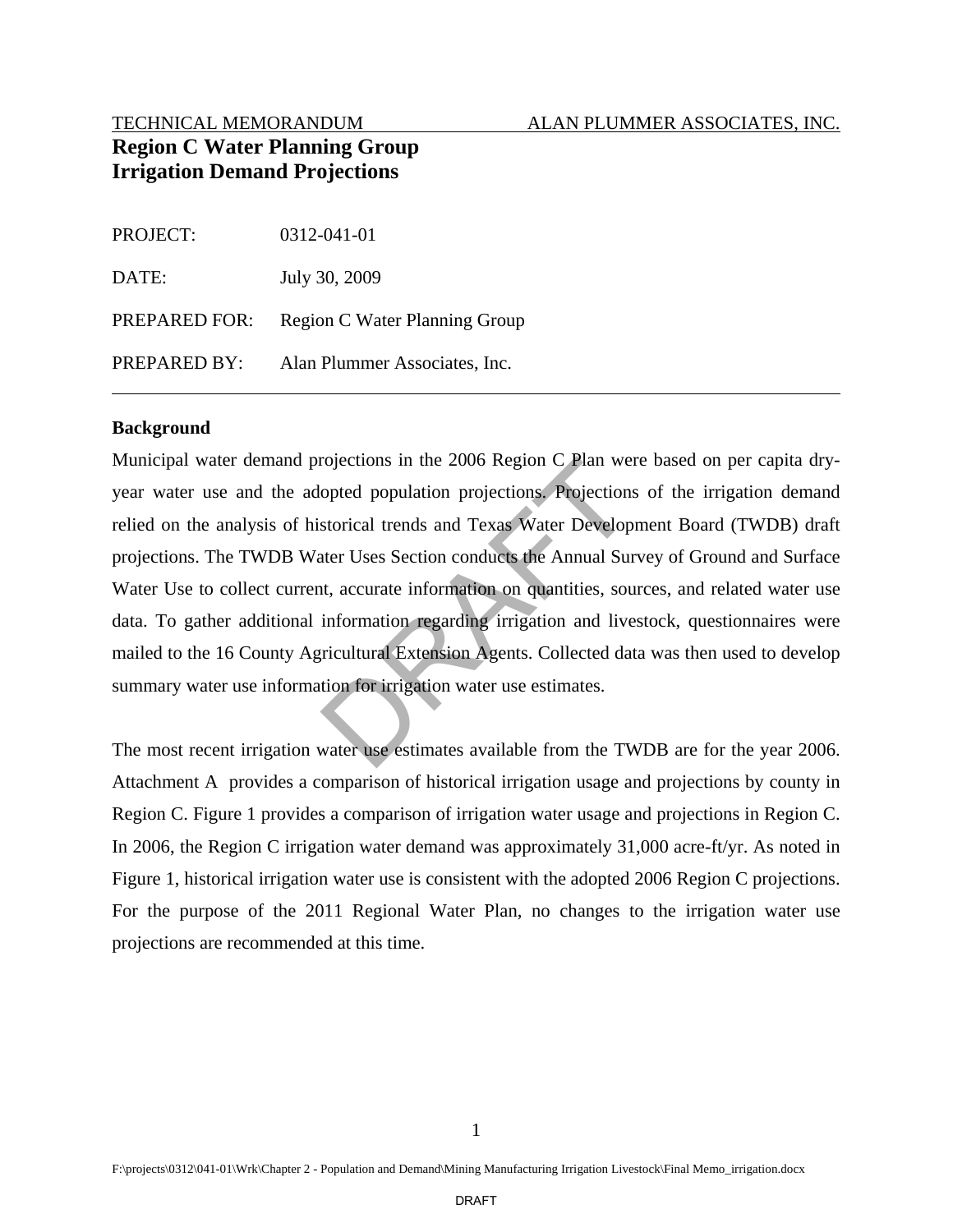

Figure 1. 2006 Region C Plan Irrigation Projections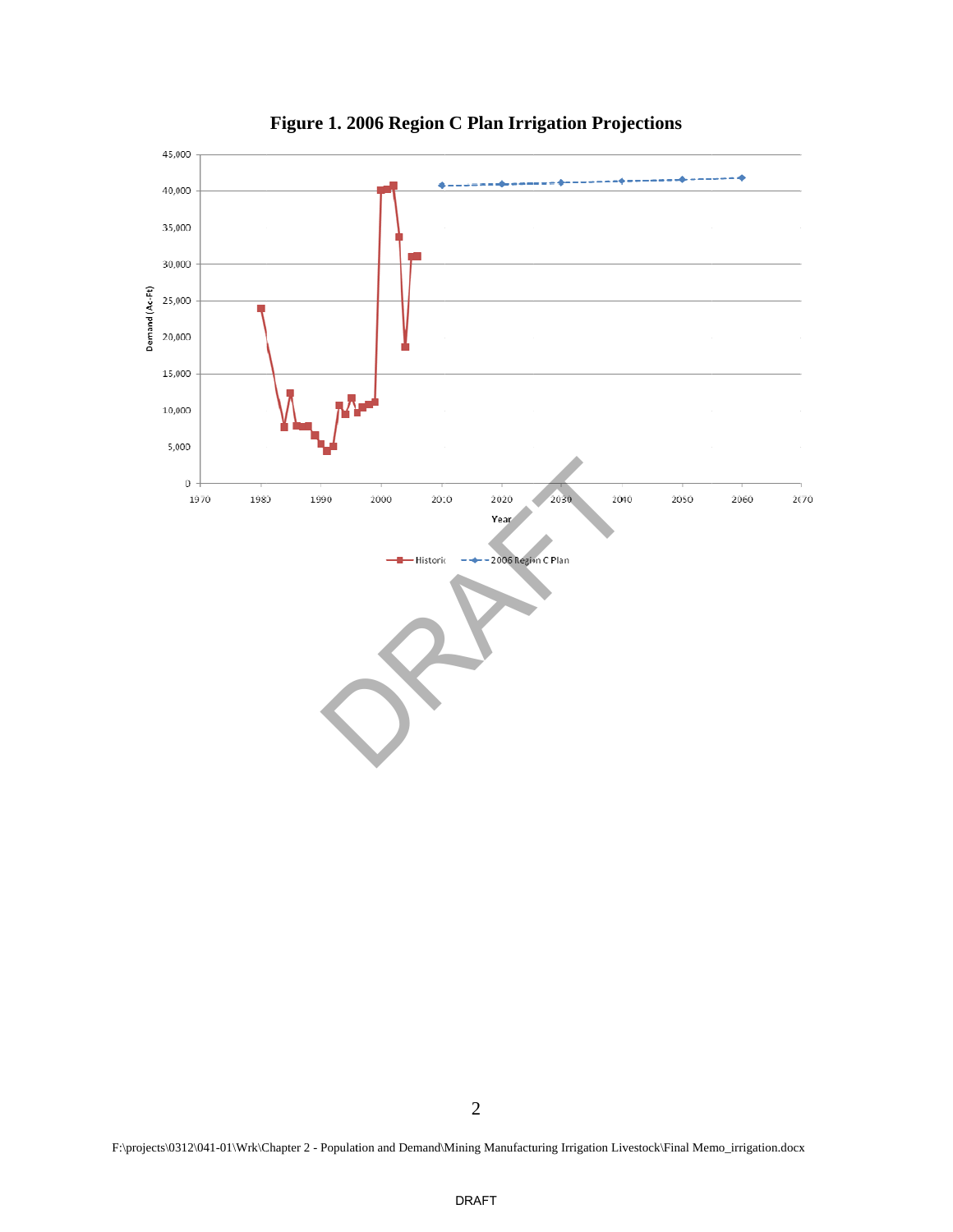|                | Year             |                  |                  |                  |                |                  |                |  |  |
|----------------|------------------|------------------|------------------|------------------|----------------|------------------|----------------|--|--|
| <b>County</b>  | 2000             | 2010             | 2020             | 2030             | 2040           | 2050             | 2060           |  |  |
| Collin         |                  |                  |                  |                  |                |                  |                |  |  |
| County         | 2995             | 2,995            | 2,995            | 2,995            | 2,995          | 2,995            | 2,995          |  |  |
| Cooke          |                  |                  |                  |                  |                |                  |                |  |  |
| County         | $\boldsymbol{0}$ | 444              | 444              | 444              | 444            | 444              | 444            |  |  |
| <b>Dallas</b>  |                  |                  |                  |                  |                |                  |                |  |  |
| County         | 13087            | 13,087           | 13,087           | 13,087           | 13,087         | 13,087           | 13,087         |  |  |
| Denton         |                  |                  |                  |                  |                |                  |                |  |  |
| County         | 2108             | 2108             | 2108             | 2108             | 2108           | 2108             | 2108           |  |  |
| Ellis          |                  |                  |                  |                  |                |                  |                |  |  |
| County         | 583              | 583              | 583              | 583              | 583            | 583              | 583            |  |  |
| Fannin         |                  |                  |                  |                  |                |                  |                |  |  |
| County         | 4608             | 4608             | 4608             | 4608             | 4608           | 4608             | 4608           |  |  |
| Freestone      |                  |                  |                  |                  |                |                  |                |  |  |
| County         | 8                | 8                | 8                | 8                | 8              | 8                | 8              |  |  |
| Grayson        |                  |                  |                  |                  |                |                  |                |  |  |
| County         | 3382             | 3,561            | 3,751            | 3,950            | 4,158          | 4,381            | 4,616          |  |  |
| Henderson      |                  |                  |                  |                  |                |                  |                |  |  |
| County         | $\overline{0}$   | $\overline{0}$   | $\boldsymbol{0}$ | $\boldsymbol{0}$ | $\overline{0}$ | $\boldsymbol{0}$ | $\overline{0}$ |  |  |
| <b>Jack</b>    |                  |                  |                  |                  |                |                  |                |  |  |
| County         | $\overline{0}$   | $\boldsymbol{0}$ | $\overline{0}$   | $\overline{0}$   | $\overline{0}$ | $\overline{0}$   | $\overline{0}$ |  |  |
| Kaufman        |                  |                  |                  |                  |                |                  |                |  |  |
| County         | 2916             | 2916             | 2916             | 2916             | 2916           | 2916             | 2916           |  |  |
| Navarro        |                  |                  |                  |                  |                |                  |                |  |  |
| County         | $\overline{0}$   | $\overline{0}$   | $\overline{0}$   | $\overline{0}$   | $\overline{0}$ | $\boldsymbol{0}$ | $\overline{0}$ |  |  |
| Parker         |                  |                  |                  |                  |                |                  |                |  |  |
| County         | 422              | 422              | 422              | 422              | 422            | 422              | 422            |  |  |
| Rockwall       |                  |                  |                  |                  |                |                  |                |  |  |
| County         | 1125             | 1125             | 1125             | 1125             | 1125           | 1125             | 1125           |  |  |
| <b>Tarrant</b> |                  |                  |                  |                  |                |                  |                |  |  |
| County         | 8417             | 8,417            | 8,417            | 8,417            | 8,417          | 8,417            | 8,417          |  |  |
| Wise           |                  |                  |                  |                  |                |                  |                |  |  |
| County         | 502              | 502              | 502              | 502              | 502            | 502              | 502            |  |  |
| Region C       |                  |                  |                  |                  |                |                  |                |  |  |
| Total          | 40,153           | 40,776           | 40,966           | 41,165           | 41,373         | 41,596           | 41,831         |  |  |

**Table 1. 2006 Region C Irrigation Water Consumption Projections**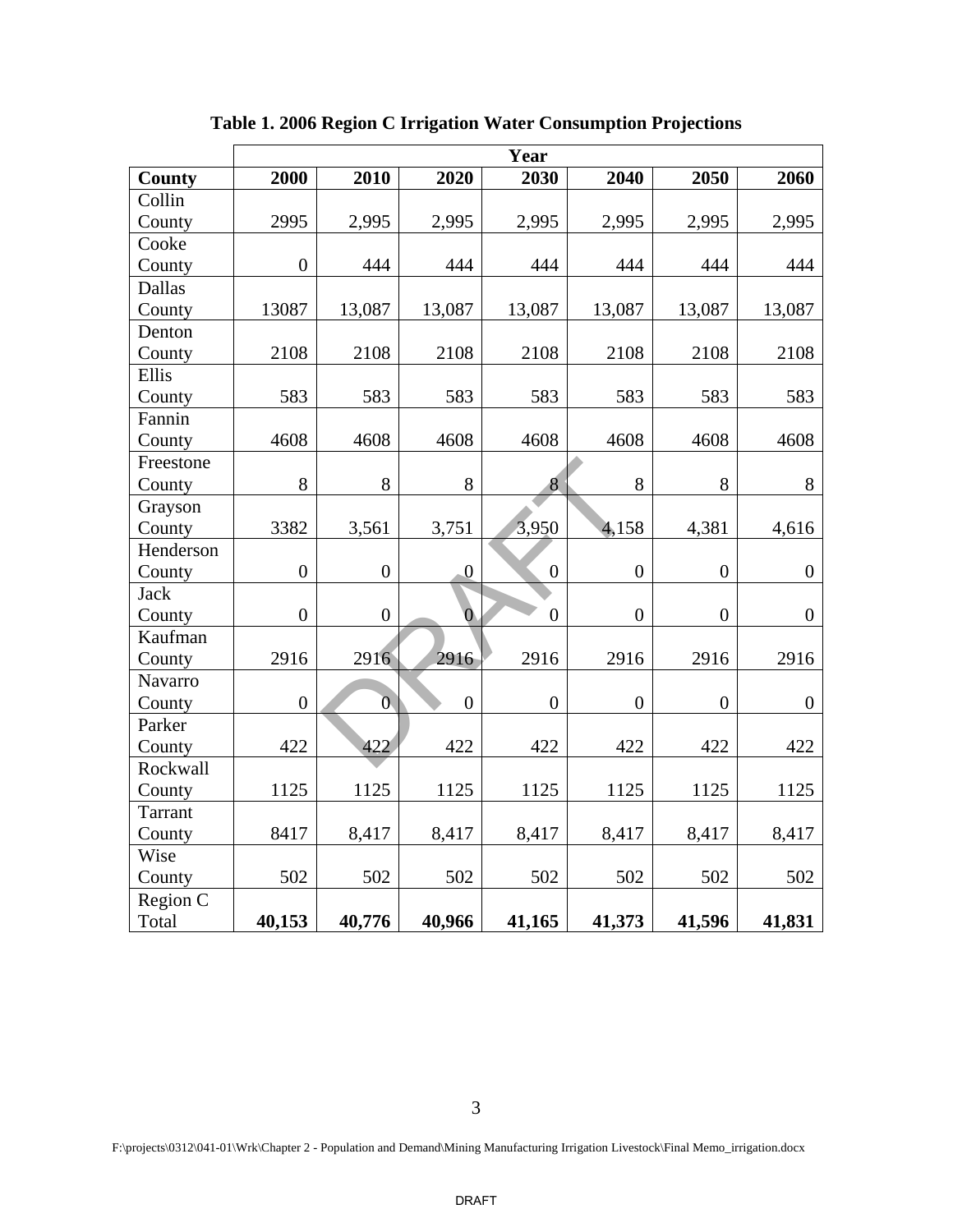**Attachment A Irrigation Demand by County Including 2006 Projections** 

RAFT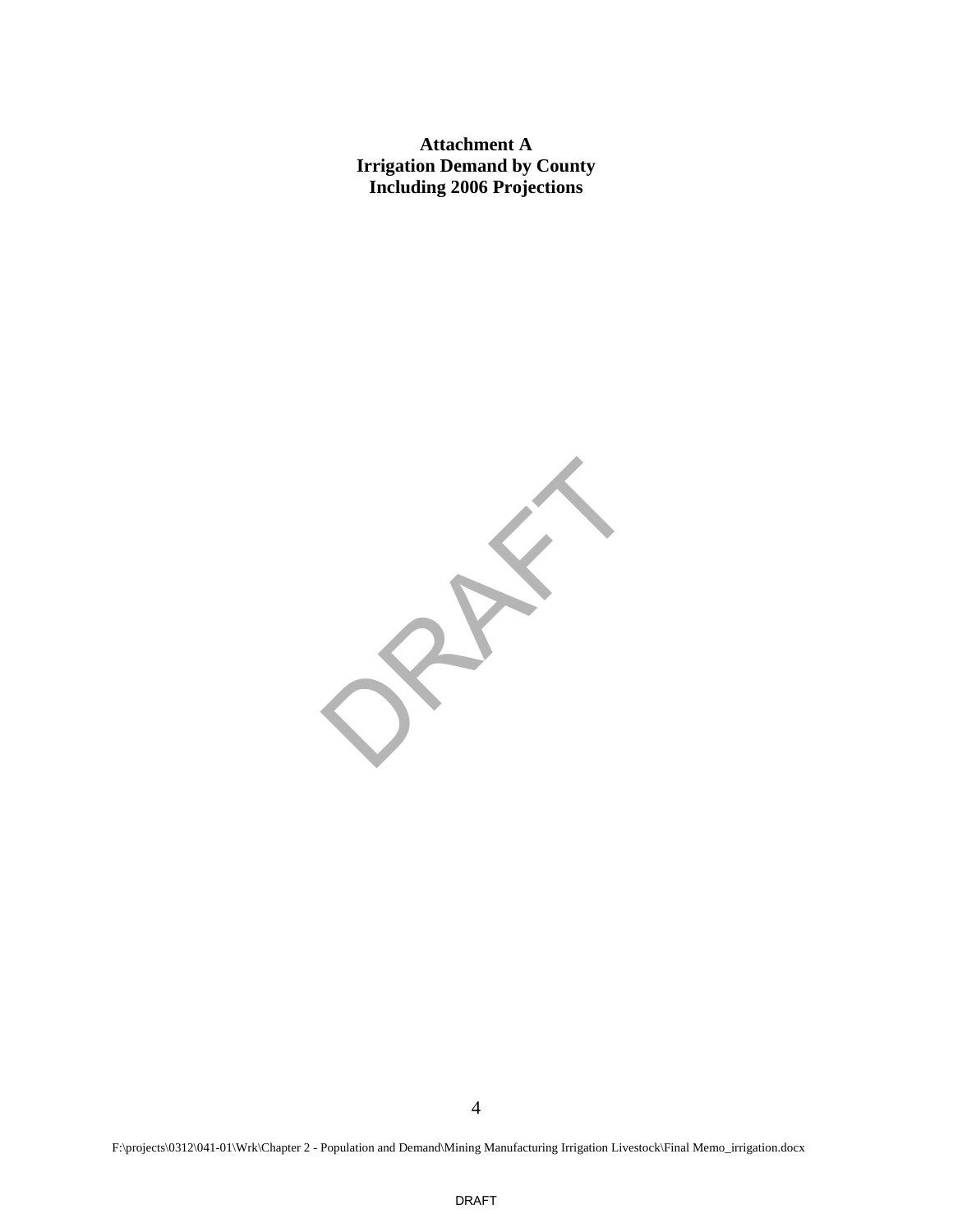

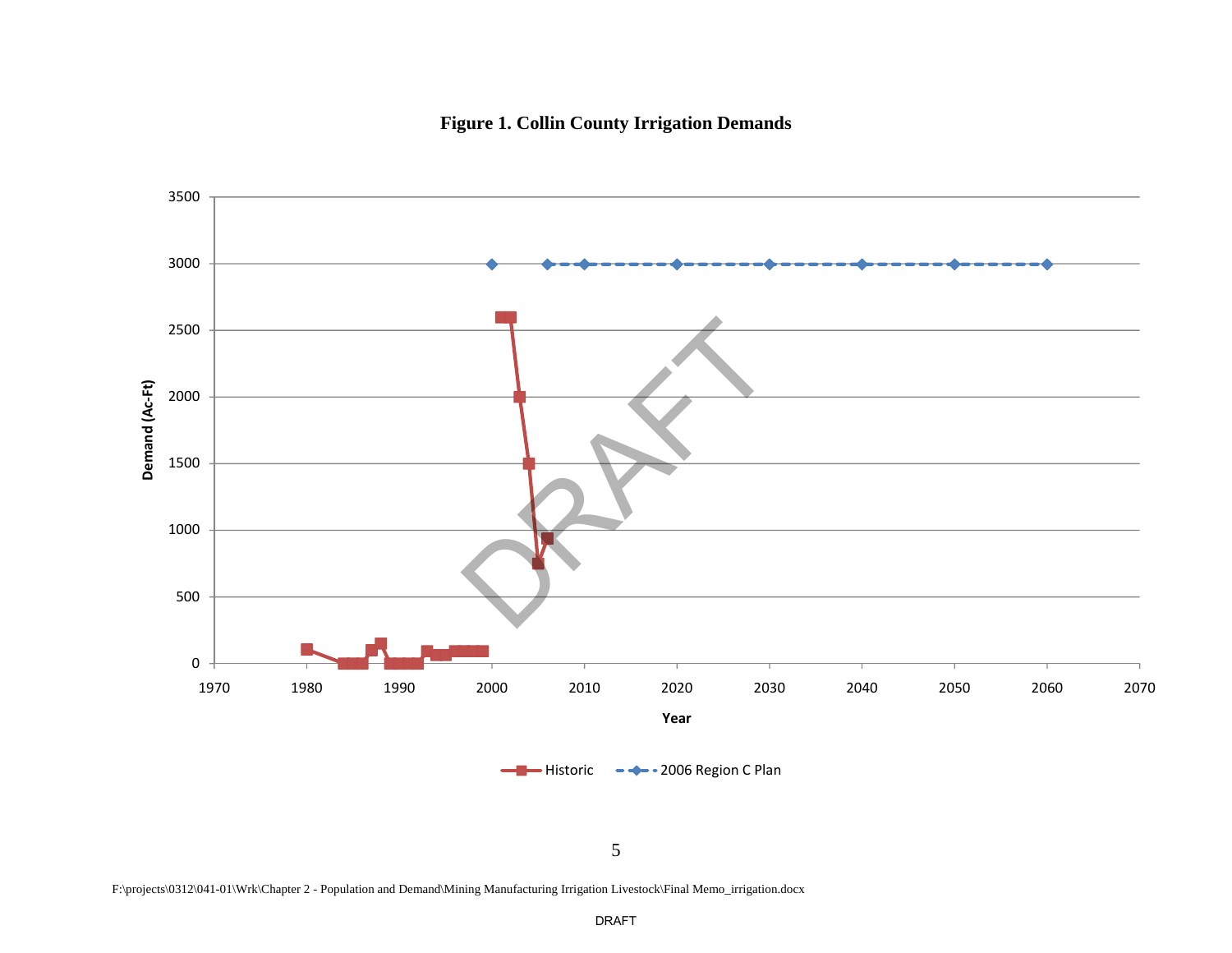

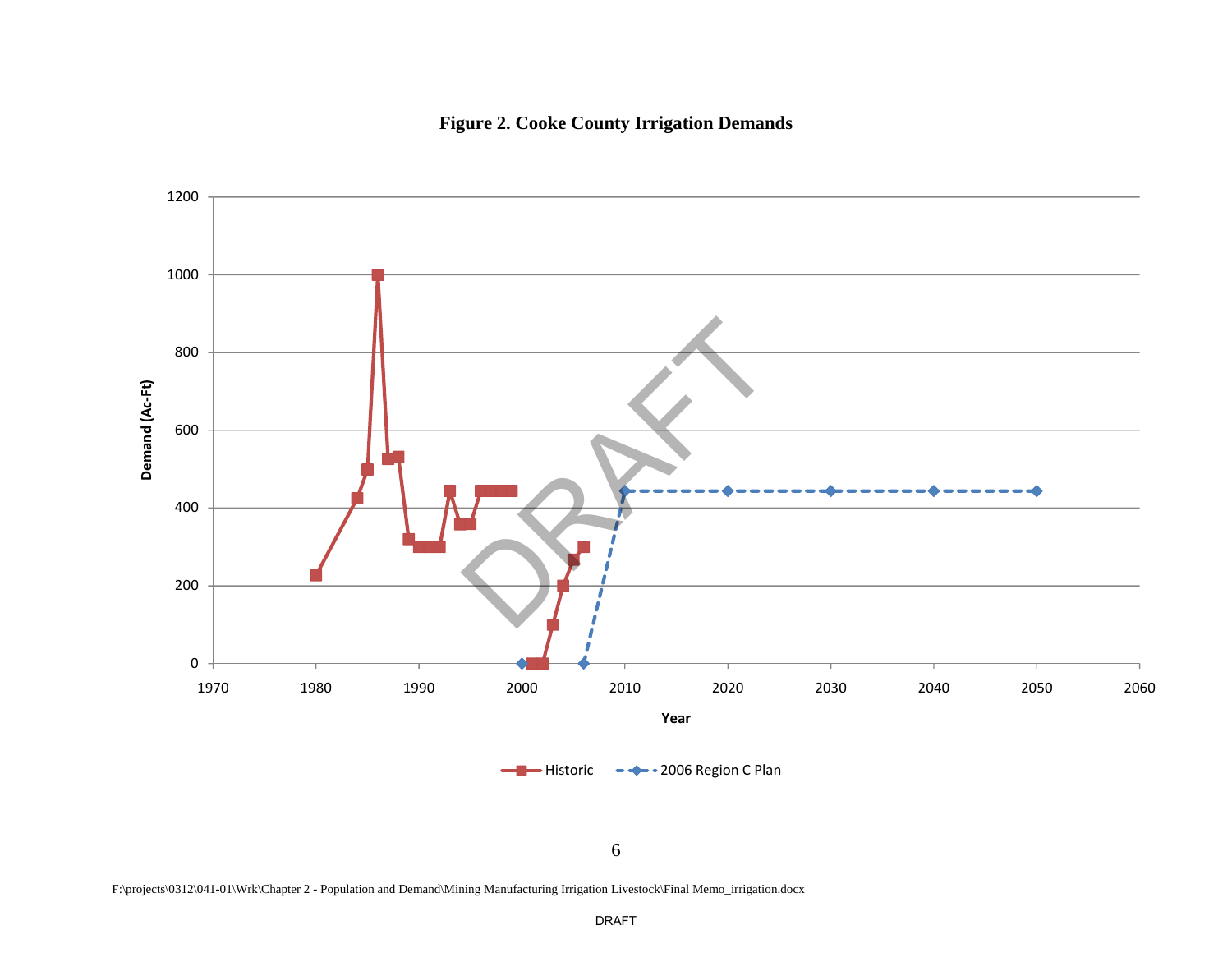

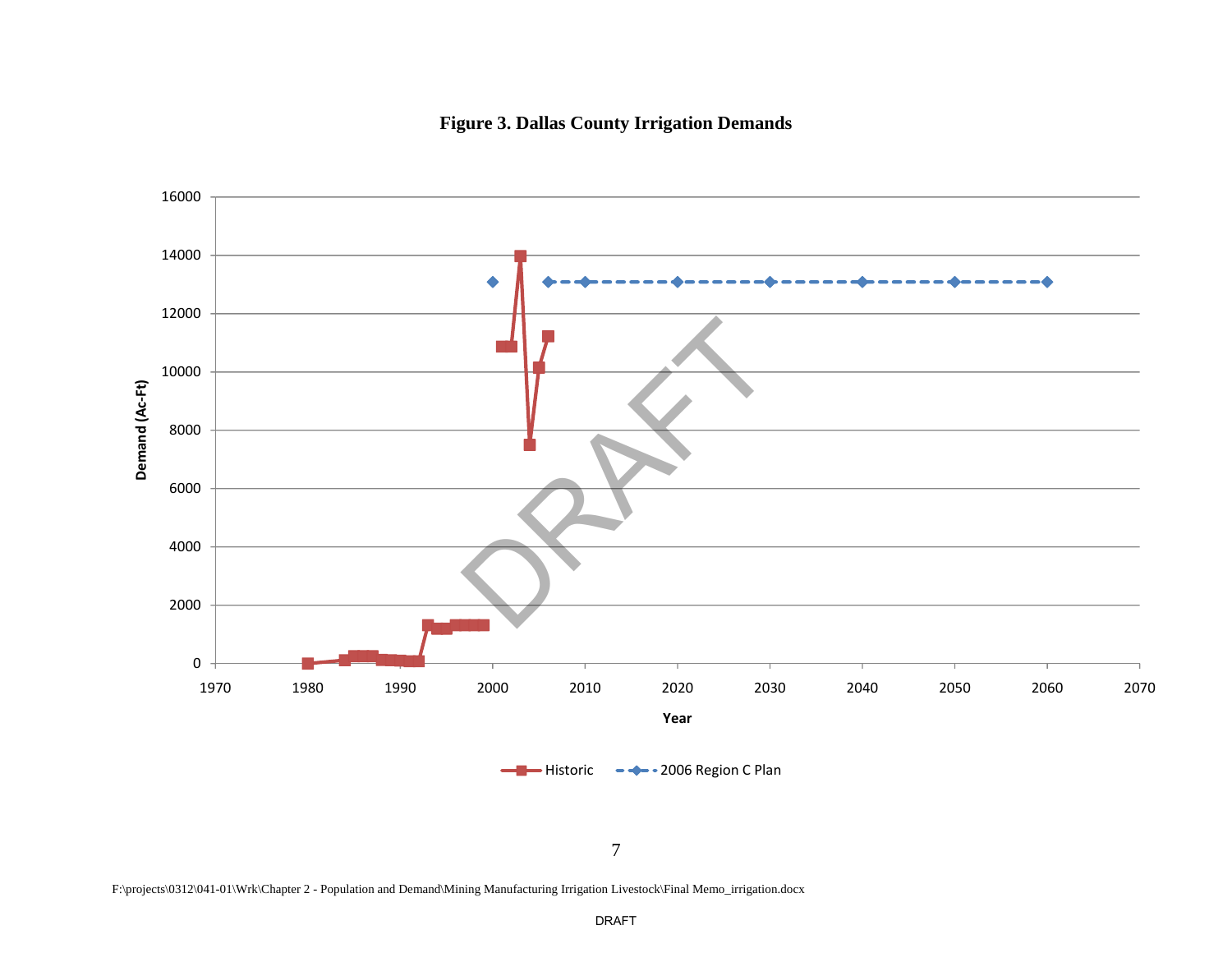

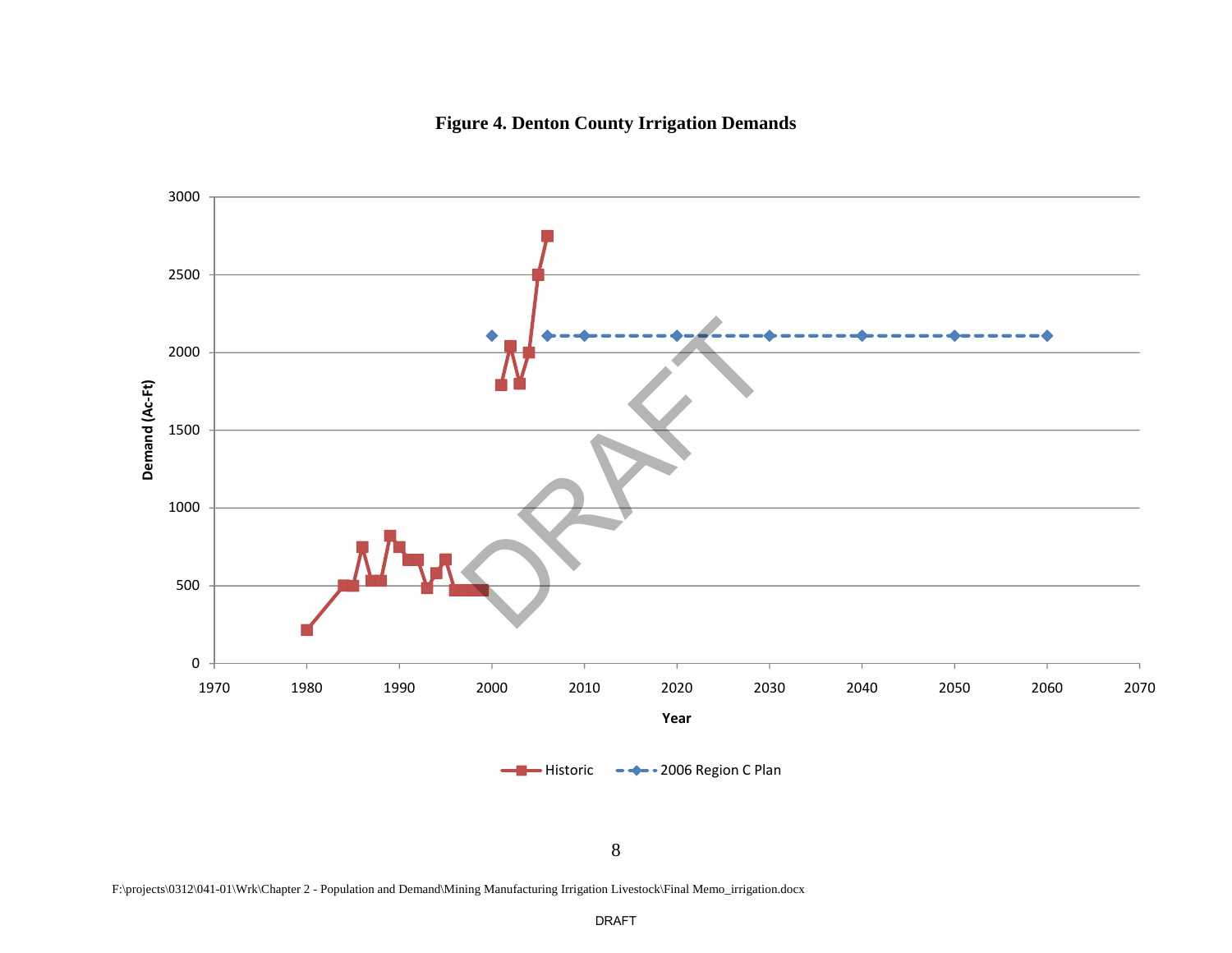

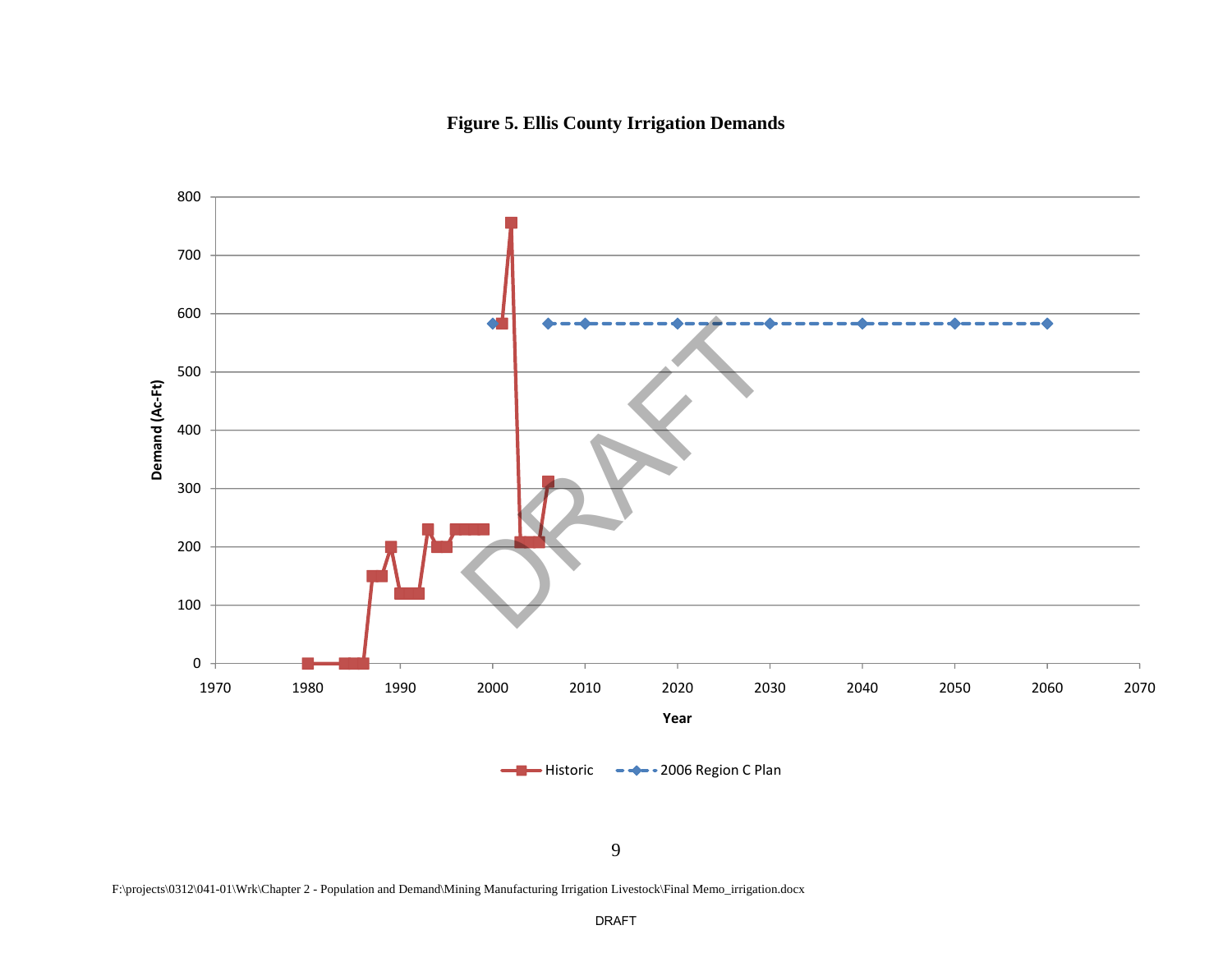# **Figure 6. Fannin County Irrigation Demands**



F:\projects\0312\041-01\Wrk\Chapter 2 - Population and Demand\Mining Manufacturing Irrigation Livestock\Final Memo\_irrigation.docx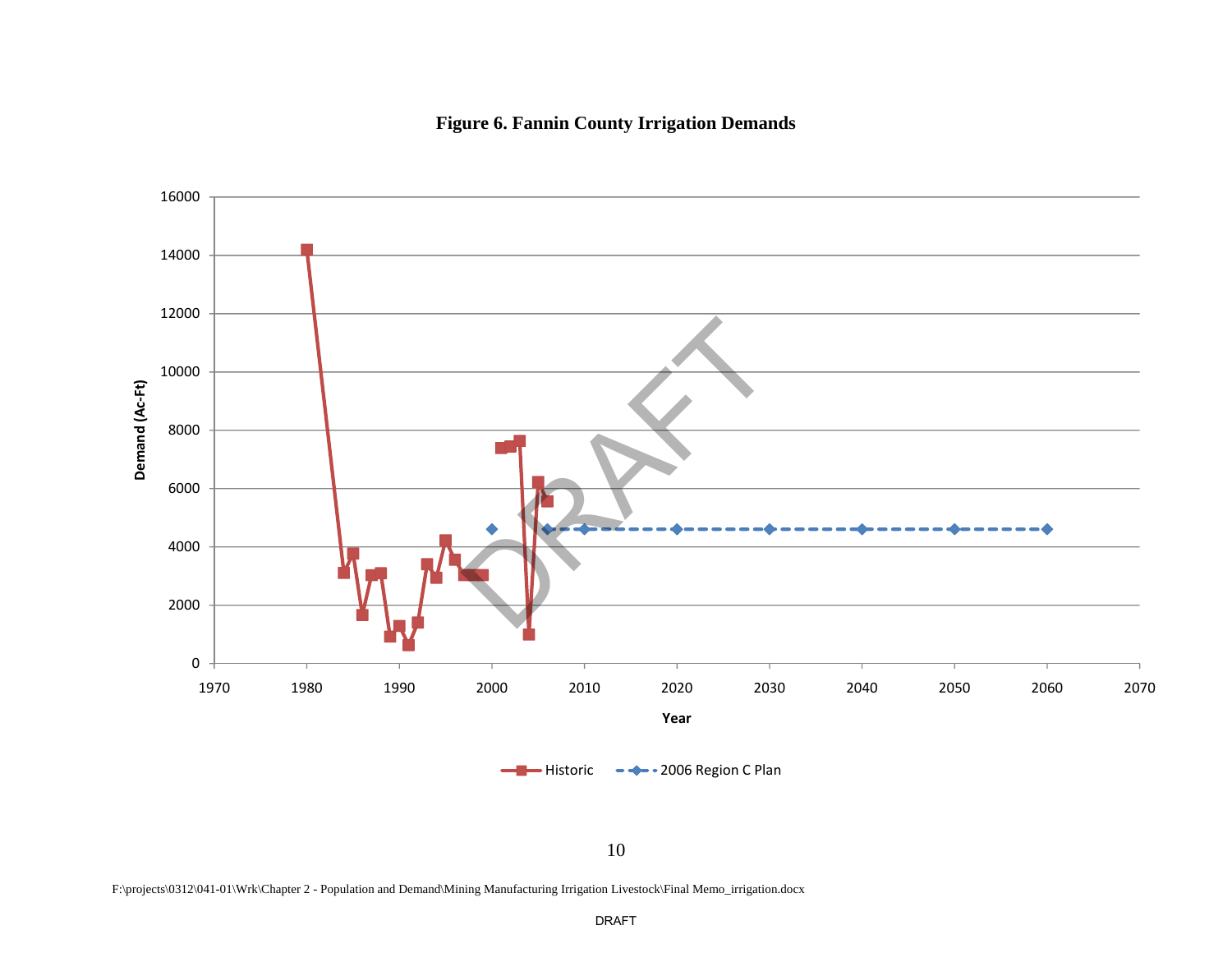



11

F:\projects\0312\041-01\Wrk\Chapter 2 - Population and Demand\Mining Manufacturing Irrigation Livestock\Final Memo\_irrigation.docx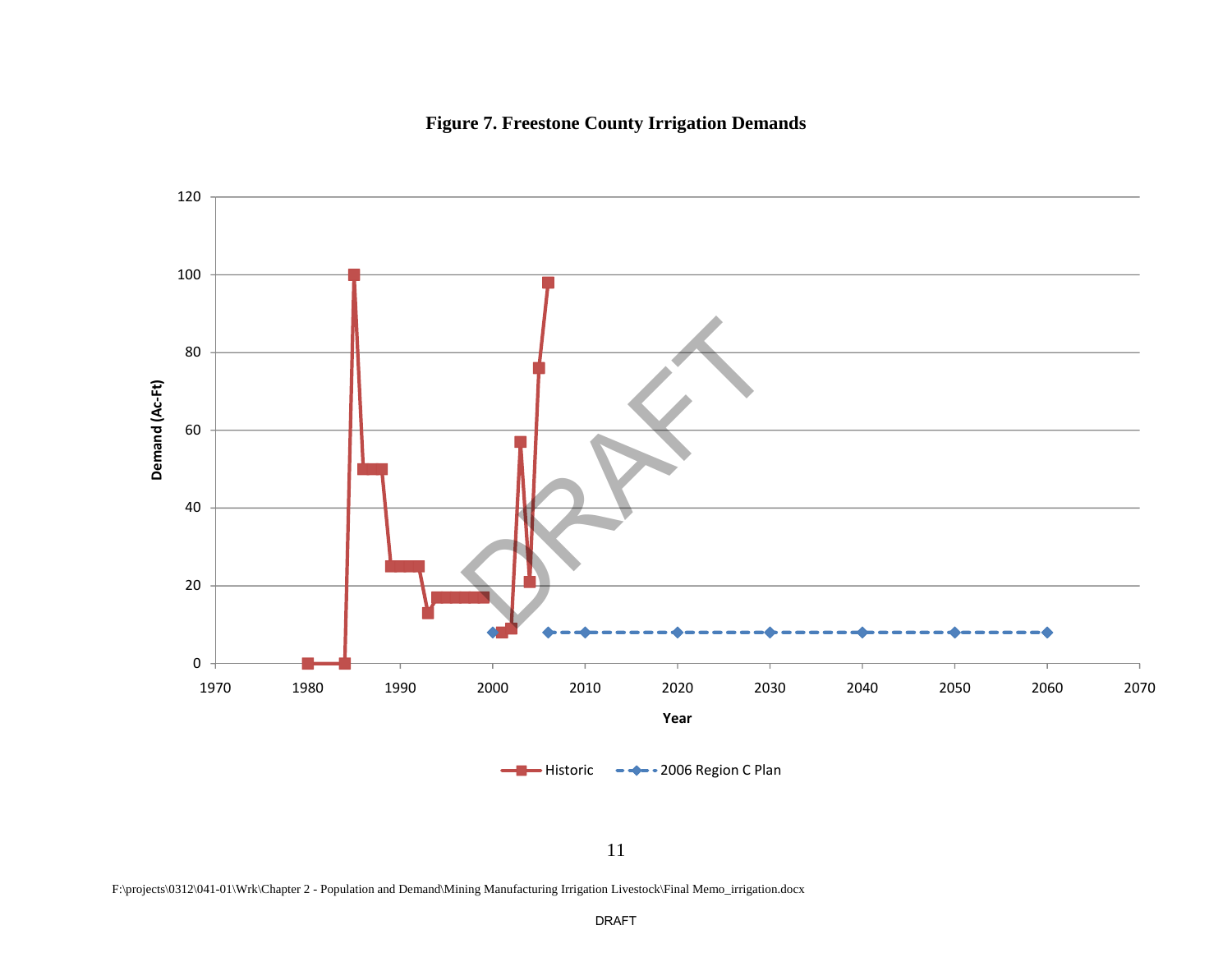# **Figure 8. Grayson County Irrigation Demands**



F:\projects\0312\041-01\Wrk\Chapter 2 - Population and Demand\Mining Manufacturing Irrigation Livestock\Final Memo\_irrigation.docx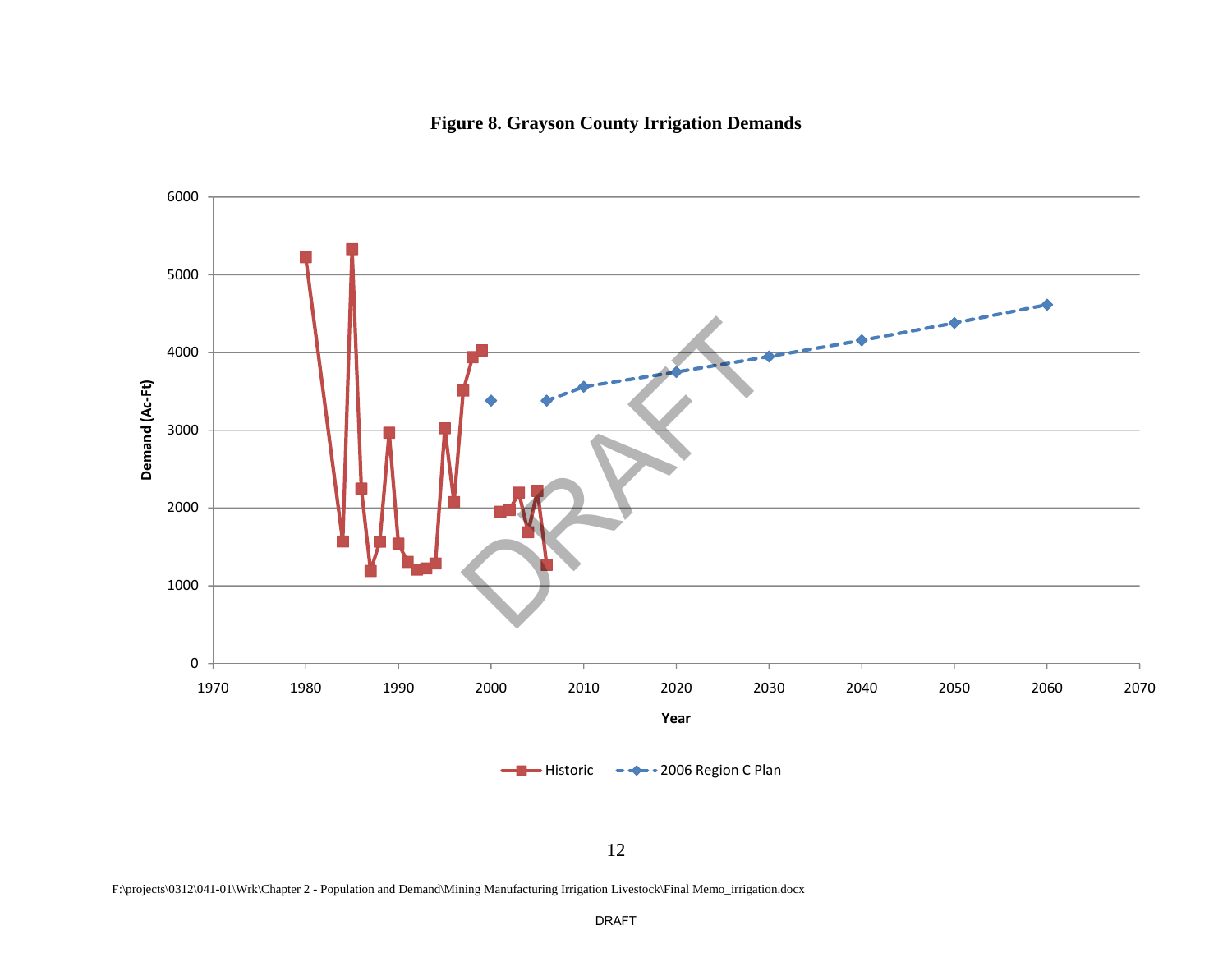



F:\projects\0312\041-01\Wrk\Chapter 2 - Population and Demand\Mining Manufacturing Irrigation Livestock\Final Memo\_irrigation.docx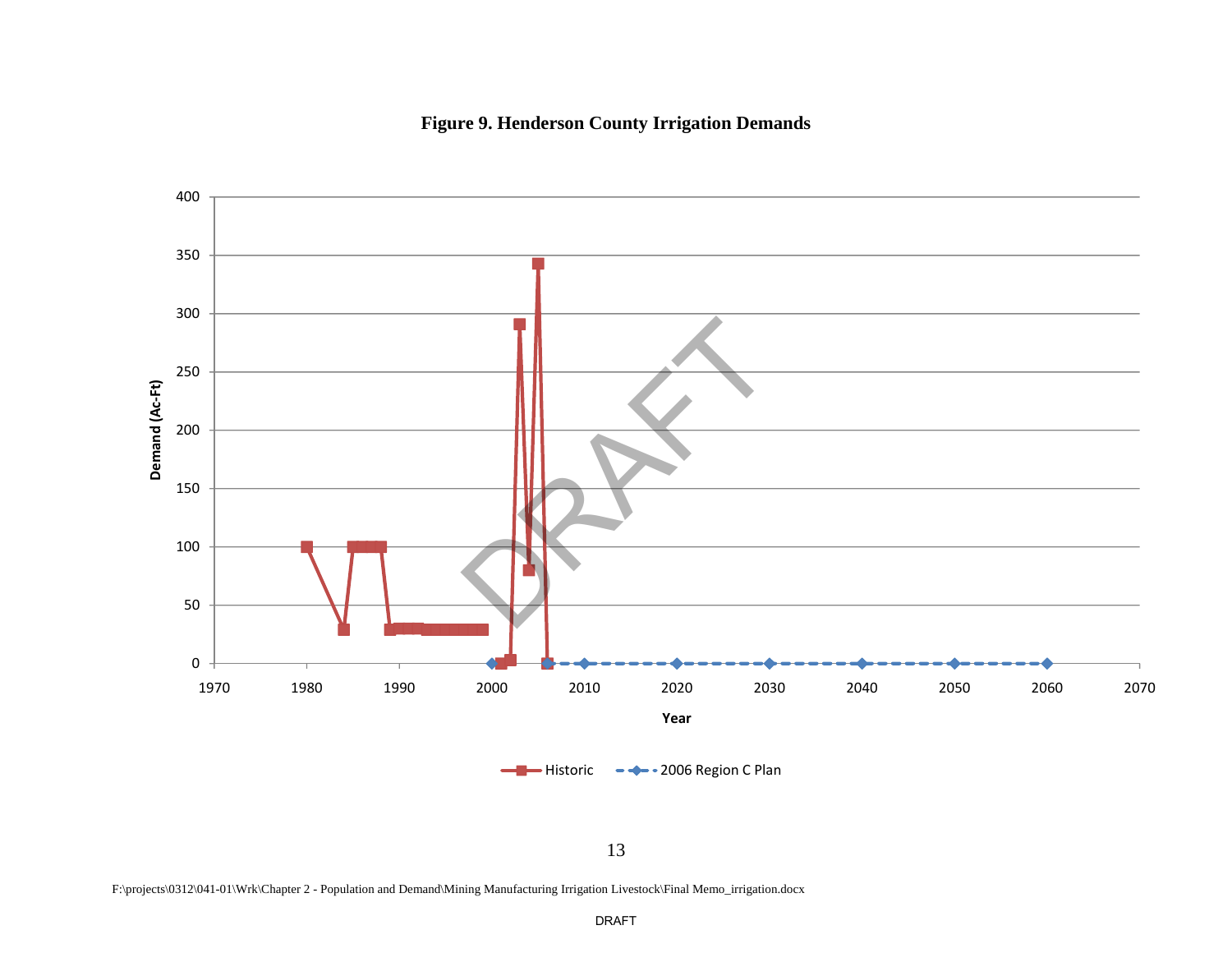



F:\projects\0312\041-01\Wrk\Chapter 2 - Population and Demand\Mining Manufacturing Irrigation Livestock\Final Memo\_irrigation.docx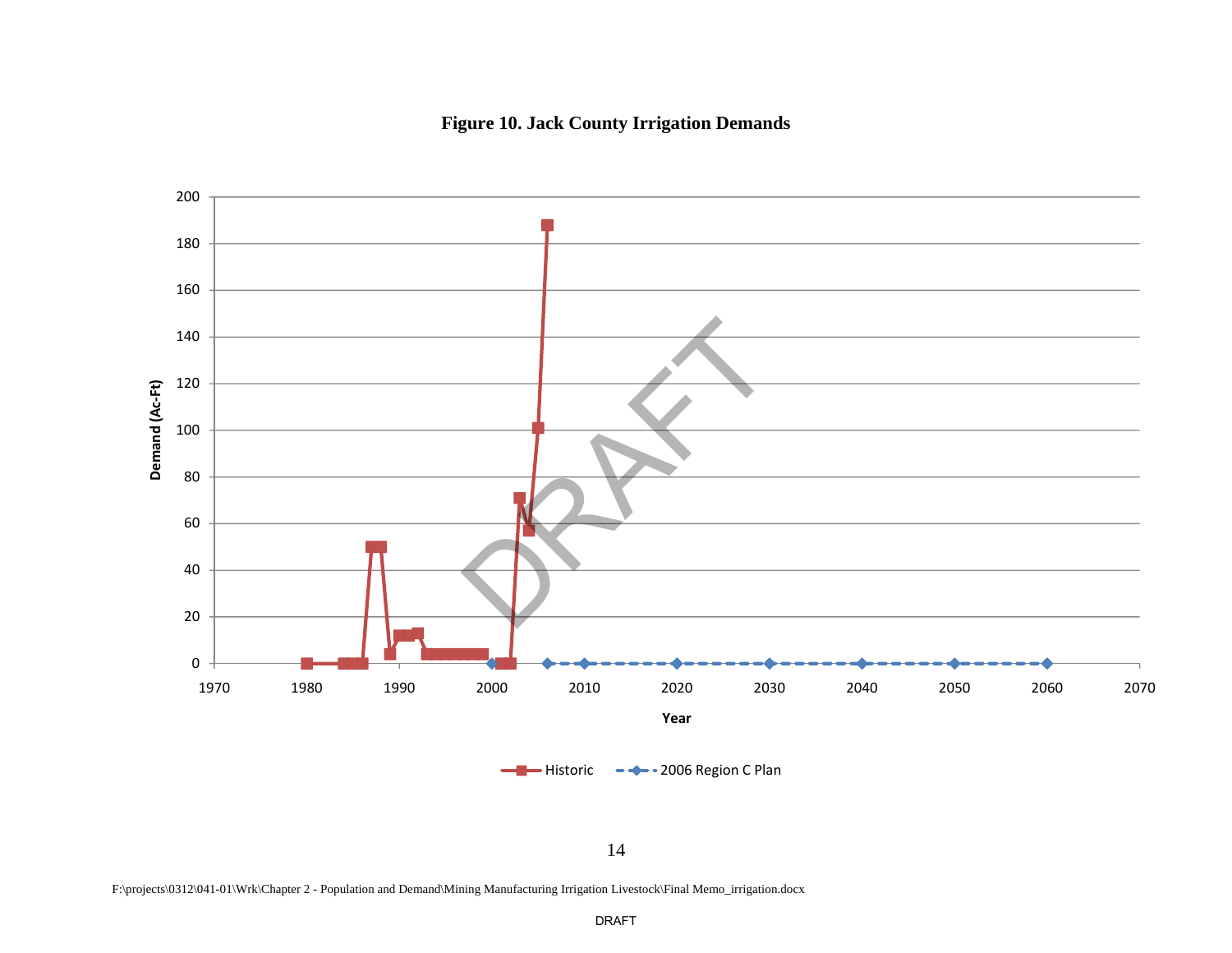

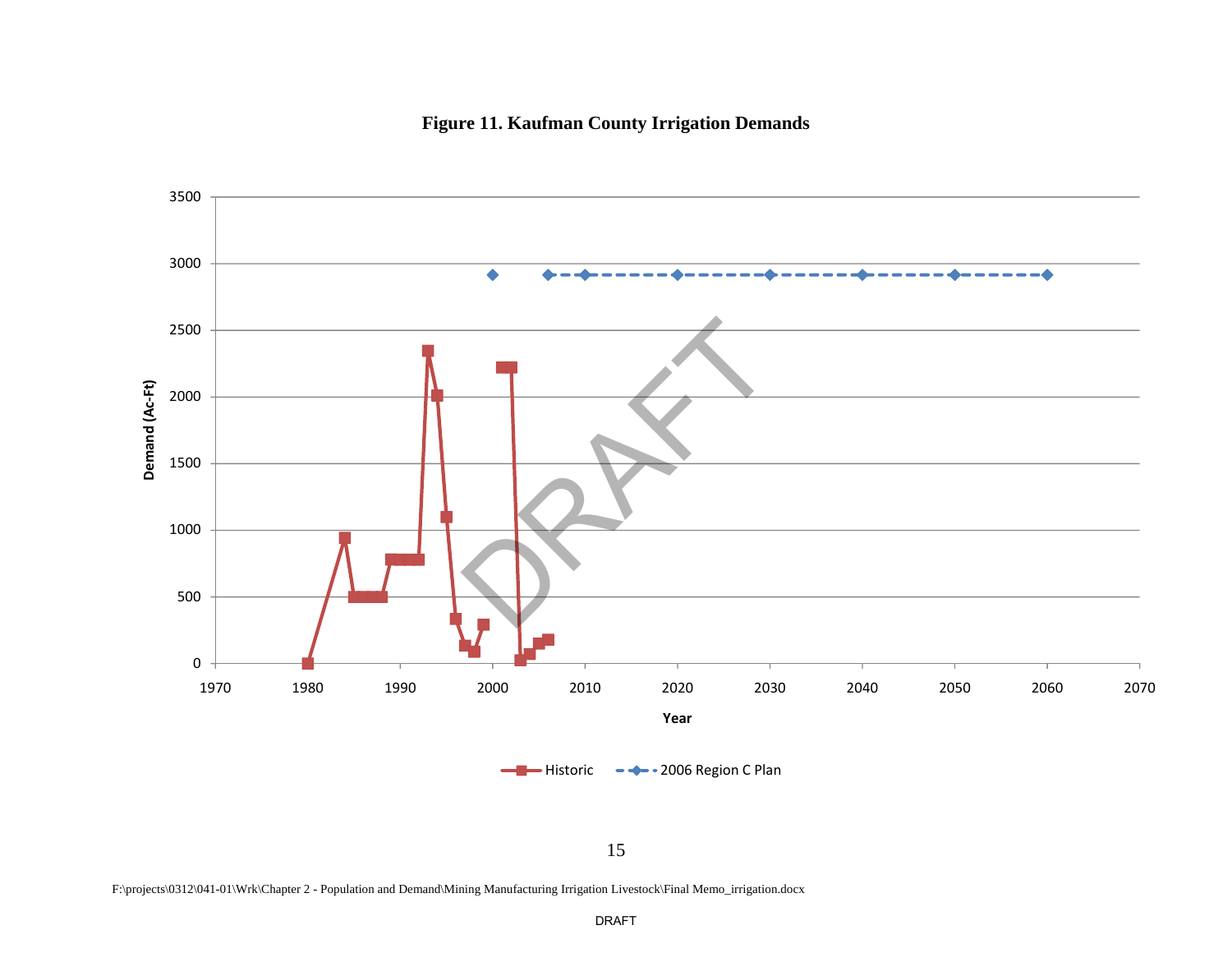# **Figure 12. Navarro County Irrigation Demands**



F:\projects\0312\041-01\Wrk\Chapter 2 - Population and Demand\Mining Manufacturing Irrigation Livestock\Final Memo\_irrigation.docx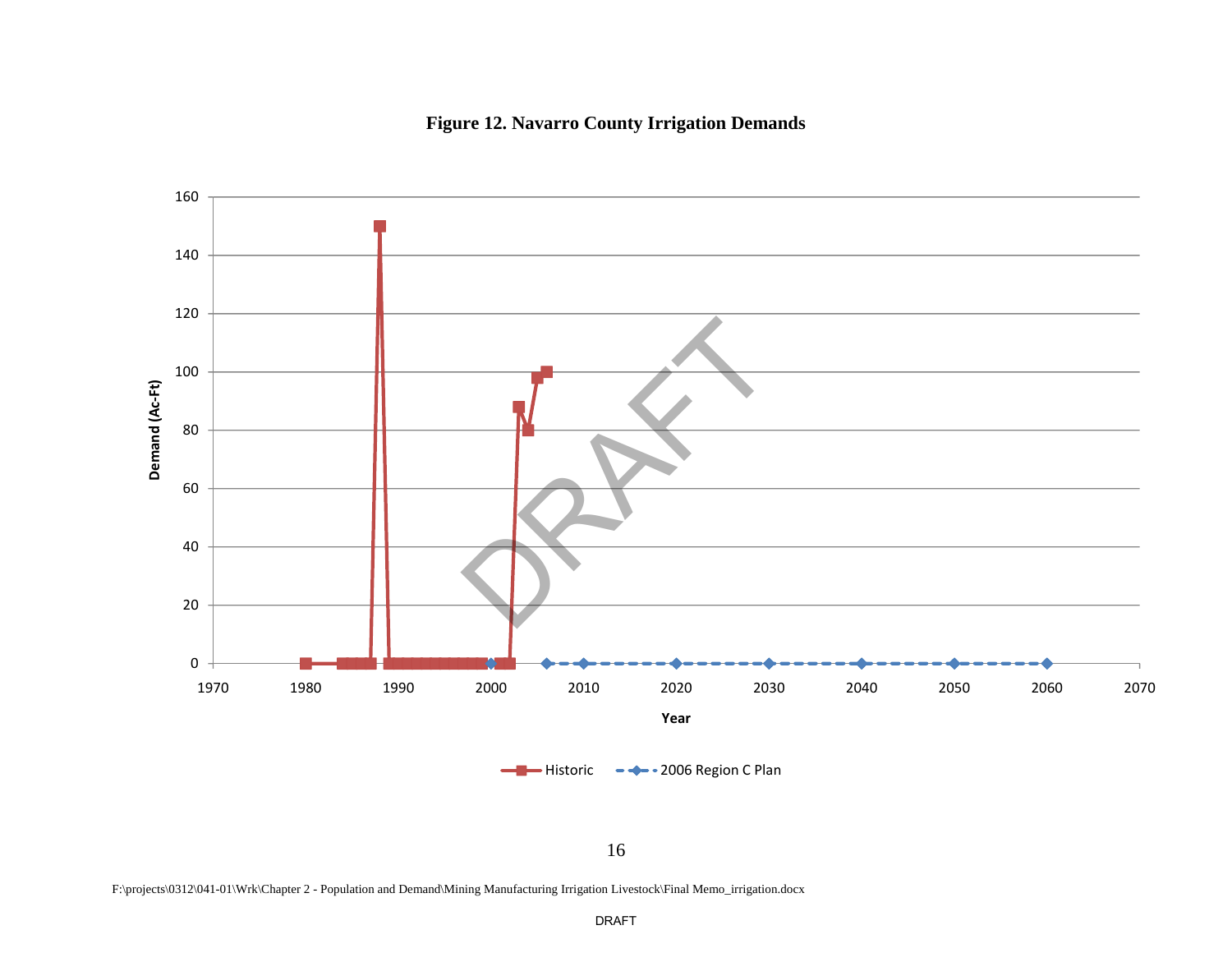



F:\projects\0312\041-01\Wrk\Chapter 2 - Population and Demand\Mining Manufacturing Irrigation Livestock\Final Memo\_irrigation.docx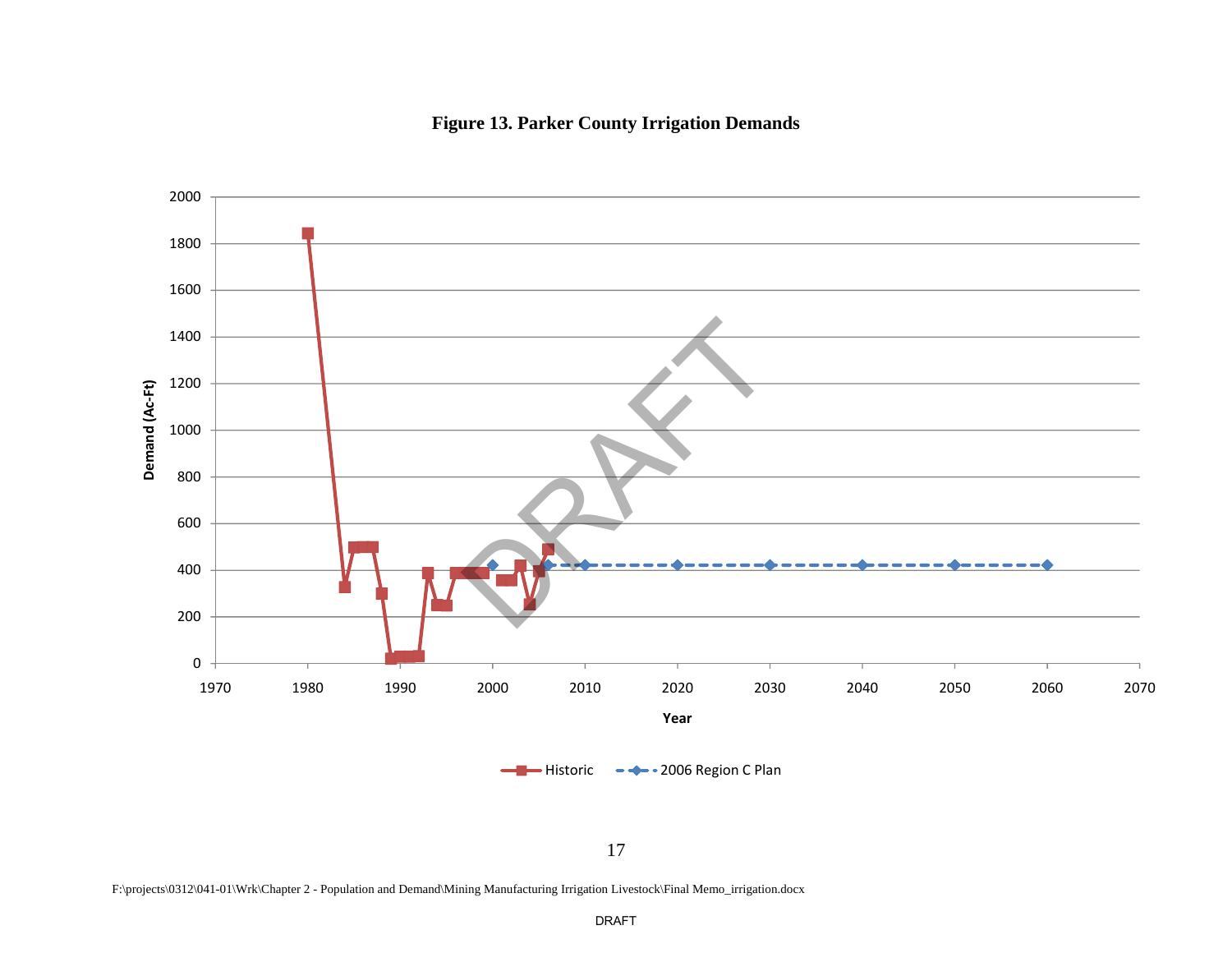



F:\projects\0312\041-01\Wrk\Chapter 2 - Population and Demand\Mining Manufacturing Irrigation Livestock\Final Memo\_irrigation.docx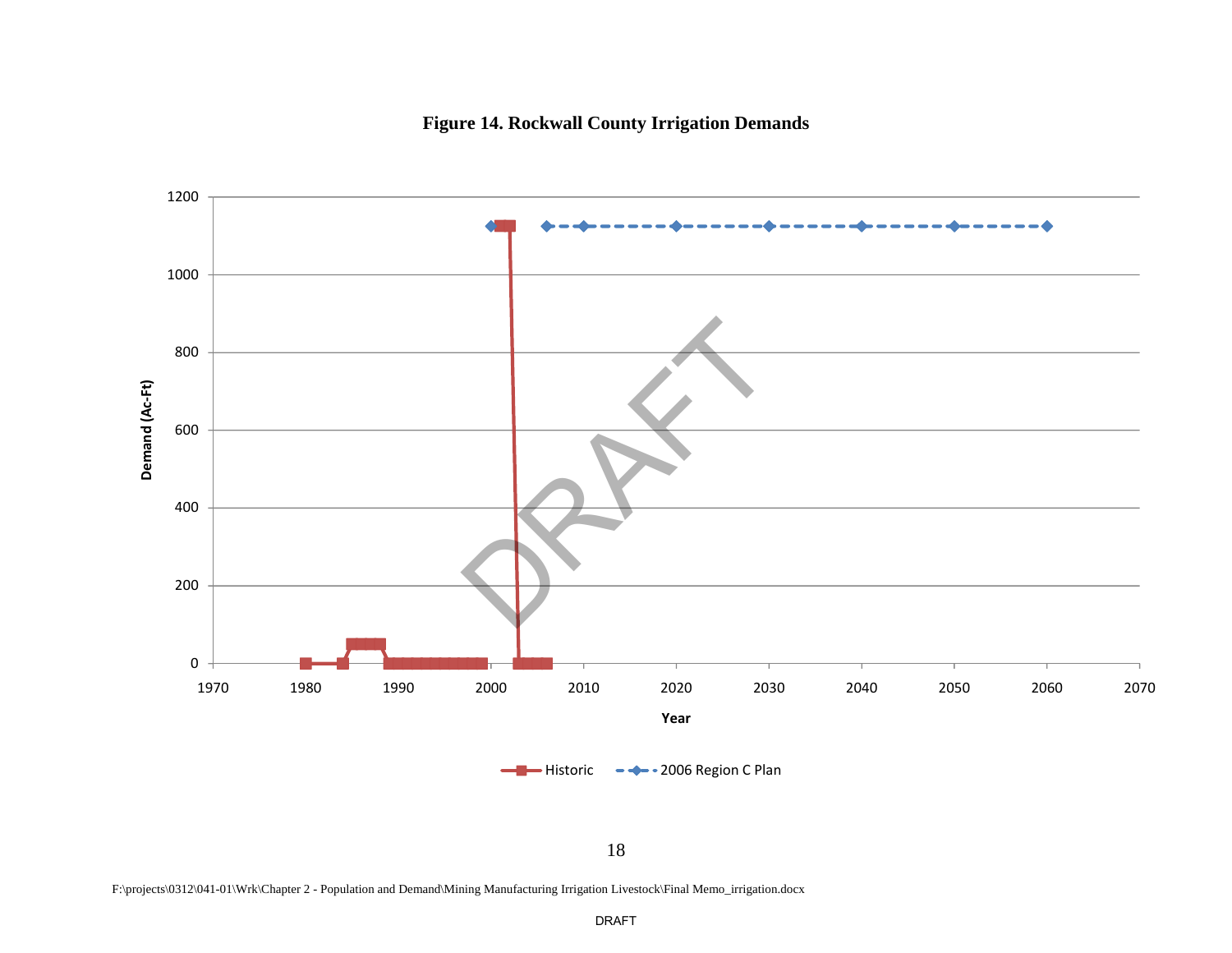



F:\projects\0312\041-01\Wrk\Chapter 2 - Population and Demand\Mining Manufacturing Irrigation Livestock\Final Memo\_irrigation.docx